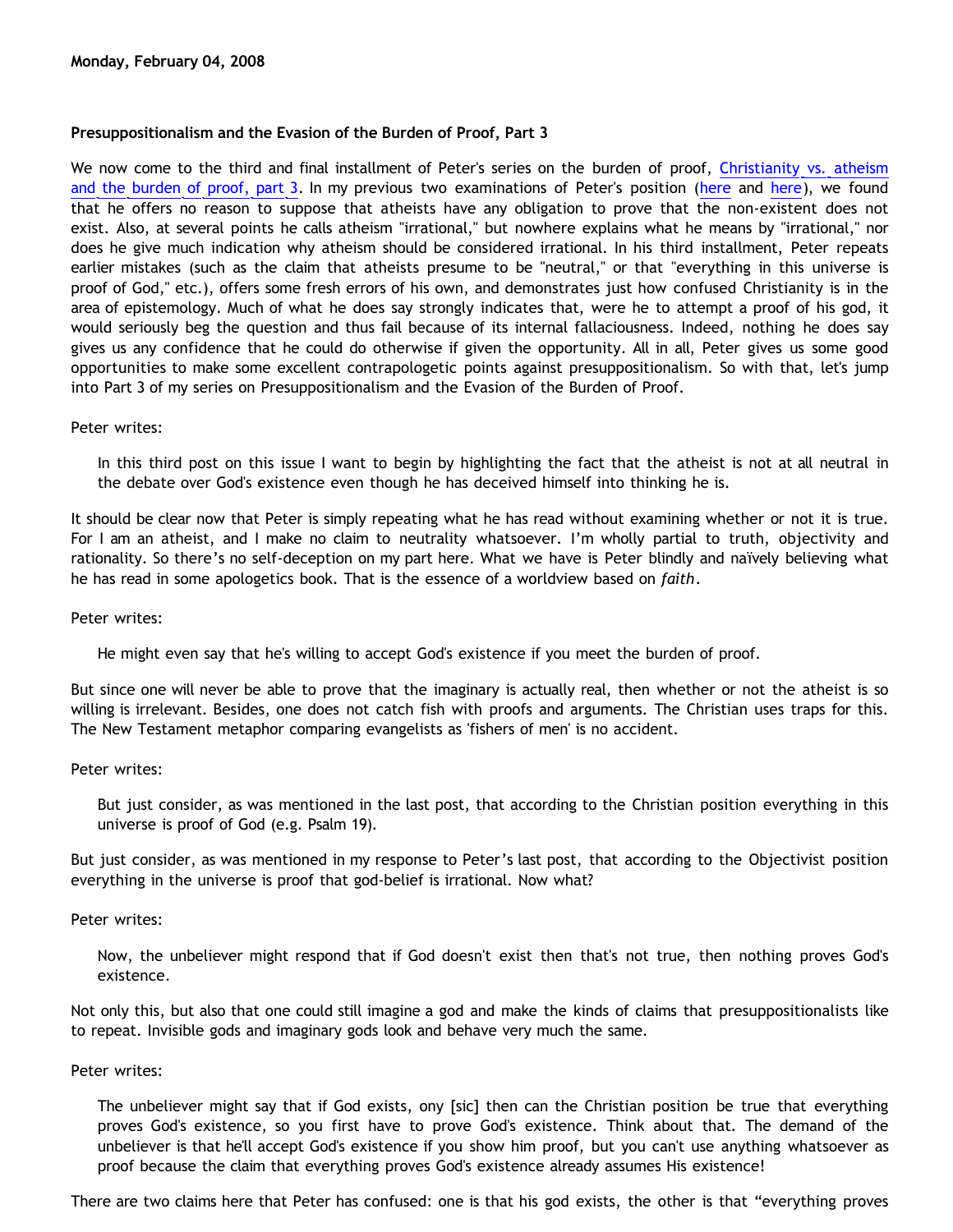God's existence." The latter claim clearly assumes the truth of the former, but instead of proving the former, Peter added the second to see if it would work. When this bluff is not accepted, he gets frustrated. Observe:

Peter writes:

As was said, the atheist is not at all neutral in the debate over God's existence, and that includes, as has been the topic of these posts, the dispute over who has the burden of proof in that debate.

I can't speak for other atheists, but I have already gone on record indicating that I do not claim to be neutral. So why does Peter keep coming back to this issue? That an atheist considers himself neutral on the matter is not germane to Peter's proof, is it? If so, then what does he do now when he encounters an atheist who acknowledges that he is not neutral?

### Peter writes:

If everything is proof of God's existence, and this proof is overwhelming, unavoidable, perspicuous and compelling, just as the Christian position states, then the atheist is reasoning in a circle when he says that the believer bears the burden of proof in the debate over God's existence.

This doesn't follow, and contextually speaking it is nonsensical on its own terms. If anything serves as evidence for something else, then clearly there is an inferential connection that has been made. When the believer claims to know of evidence to support his claim that a god exists, the non-believer may choose to have the believer explain this inferential connection. This alone would not at all constitute an instance of "reasoning in a circle." Nor would the non-believer be "reasoning in a circle when he says that the believer bears the burden of proof in the debate over God's existence," especially if the believer claims to have proof. If the believer makes the two claims that a) his god exists and b) everything proves his god's existence, then the believer should be willing to acknowledge that these two claims need to be supported. If he doesn't, he's in la-la land chasing a fantasy. The burden to prove two unsupported claims is not met by making a third unsupported claim. But this is basic procedure that Peter is using here. Meanwhile, the non-believer will simply shake his head and go his merry unbelieving way while the believer stews in his own self-inflicted frustrations.

Peter writes:

According the Christian worldview, God obligates Himself to make Himself known to everyone which He does on His own terms in a way that is completely clear, unavoidable and compelling.

Anyone who enshrines an imaginary object of worship could make this kind of claim about that imaginary object of worship. That's because the imagination does not need to obey any rules or adhere to any facts. The imaginer can make up things as he goes. He can imagine that there is an invisible conscious being behind everything he perceives in the world, and even imagine that this invisible conscious being "obligates Himself to make Himself known to everyone" in whatever which way the imaginer imagines it. Hopefully the believer is not so foolish as to believe that repeating statements like the one Peter recites above is going to be very convincing to non-believers. Essentially, the believer has accepted his god-belief on faith, and imagines that everything he encounters in reality somehow confirms it. Proof is the wrong vehicle to maneuver the human mind into such a perverted relationship with the world.

Observe Peter's imagination at work. He writes:

Notice a couple of things about that statement. First, God is under obligation from no one but Himself to reveal Himself. After all, God is God -- there is no law above or outside Him that obligates Him to do so. There is no created person who can obligate God to do anything. Second, no one has an excuse for rejecting God. As Romans 1 says, 'The wrath of God is being revealed from heaven against all the godlessness and wickedness of men who suppress the truth by their wickedness, since what may be known about God is plain to them, because God has made it plain to them. For since the creation of the world God's invisible qualities—his eternal power and divine nature—have been clearly seen, being understood from what has been made, so that men are without excuse.' No one can reply to God that He offered no evidence. Why do many reject God? Because they 'suppress the truth by their wickedness.' And as v. 28 says, 'Furthermore, since they did not think it worthwhile to retain the knowledge of God, he gave them over to a depraved mind...' According to Christianity, everyone already knows God. Although, of course, not all know God in a saving fashion; not all know God in His redemptive mercy in Jesus Christ.

Peter's departure from the original topic at hand takes the form of mock preaching constituted by canned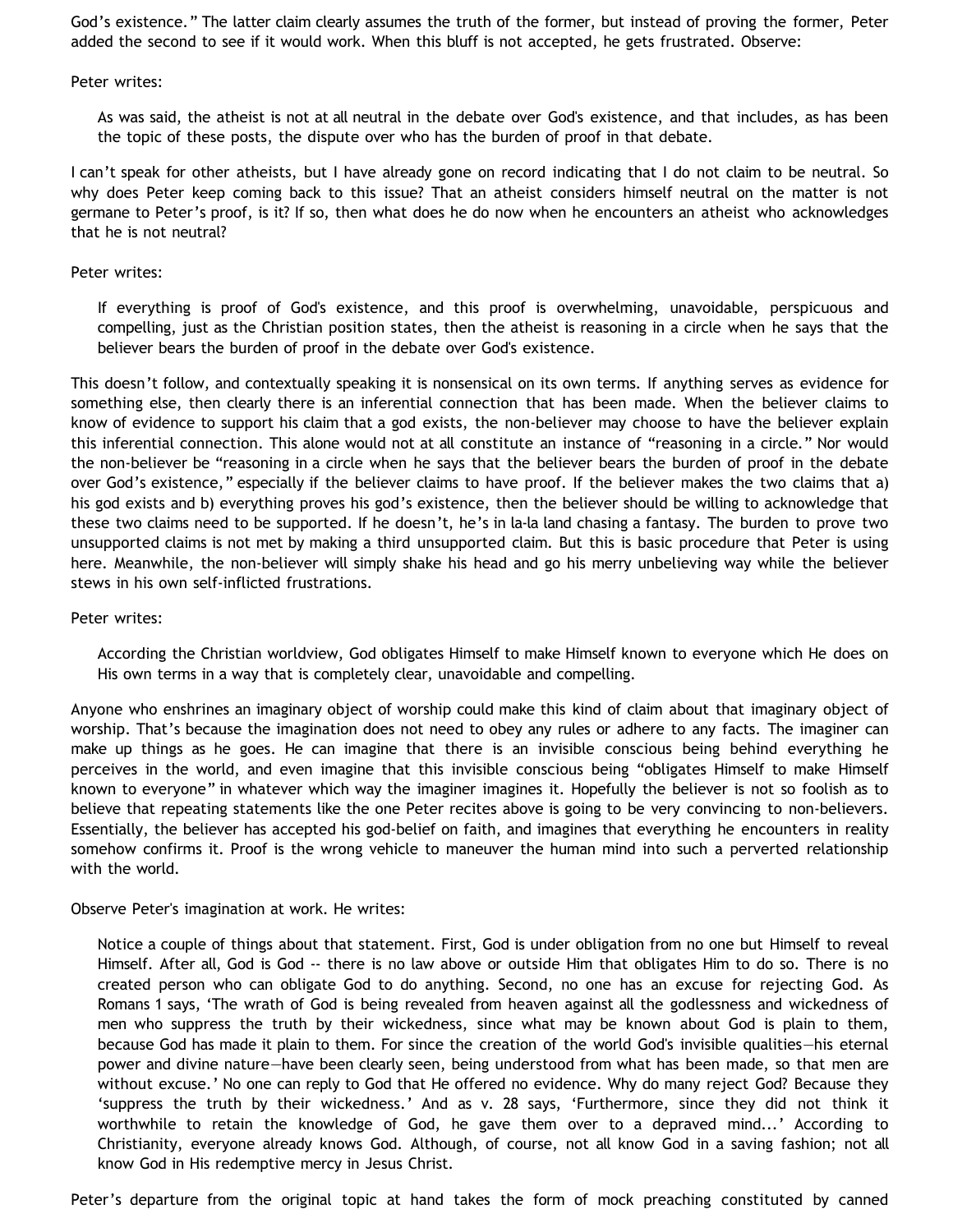statements recited in sequence as if he thought they would do any good. (We will see that he never gets back on track, for what follows in his blog has nothing to do with the issue of who really has the burden of proof.) But as I pointed out above, anyone can make up anything about an imaginary object of worship, for he is not bound by any facts. He says "there is no created person who can obligate God to do anything." But who is trying to obligate the non-existent to do something? That would be utterly nonsensical. The non-believer does not expect the believer's god to present proofs; the non-believer asks the believer if *he* (the believer himself) can prove his claims. That Peter shifts the matter to whether or not his god has an obligation to prove anything only demonstrates how easy it is for the believer to confuse himself with the deity he claims to worship.

And who is rejecting a non-existent being? There's no need to. What I reject is the subjective metaphysics which underlies the Christian worldview; along with all other species of mysticism, Christianity is thus slashed off at its very root. Peter shows how uncritical one needs to be when it comes to what the bible says, for he recites Romans 1:20 which includes the contradiction that "invisible qualities... have been clearly seen." If something has been seen, why call it "invisible"? Indeed, the invisible and the imaginary look very much alike, just as the supernatural and the non-existent behave very much alike. But if you see something, then obviously it's not "invisible." I would not say that "God... offered no evidence," for it would first have to exist in order to offer any evidence to begin with. So again, Peter begs the question by assuming precisely what he needs to prove, namely his god's existence. But again, Peter manages to multiply his burden of proof yet again: not only does he claim that his god exists and that "everything" is evidence proving its existence, he now says that "everyone already knows God," which is clearly just another faith claim. He's doing it again: he's trying to shirk the burden of proving a set of unsupported claims by making yet another unsupported claim. This is a common gimmick in all religious apologetics, and presuppositionalism is no exception.

For amusement, let's prod this last claim a little more. How could Peter know what "everyone already knows" unless he were himself omniscient? Again, the believer essentially confuses himself with the omniscient being he imagines, which is easy to do since in the end the being he imagines does and knows whatever the imaginer imagines. In the end, the believer's imagination is the final arbiter of his god's identity. I made this point to Paul Manata when [he declared](http://bahnsenburner.blogspot.com/2006/12/wishing-and-christian-deity.html) that his god "doesn't wish" while other believers, such as several of the bible's authors and the granddaddy of presuppositionalism himself, Cornelius Van Til, in fact affirm that the Christian god can wish. [I pointed out to him that](http://bahnsenburner.blogspot.com/2006/10/those-delicate-christian-sensibilities.html)

he can say that his god does not wish, because Paul determines what his god is and is not, what his god can and cannot do. The reason why Christians have so many internal disagreements is because one Christian will imagine his god one way, while another Christian imagines his god another way, and never shall the two meet. Here's an instance where the way Paul imagines his god is at variance with the way Van Til imagined his god.

How can we test for this? Simple: ask the believer to produce some objective fact which proves his claim. The problem is that there are no facts which will prove that the Christian god either wishes or doesn't wish. Indeed, there are no facts which will prove that the Christian god is real to begin with. It's all in the believer's [imagination](http://bahnsenburner.blogspot.com/search/label/imagination).

Peter writes:

So how, then, does God make Himself known? Broadly speaking, in two ways: general and special revelation (See [here](http://www.reformed.org/documents/BelgicConfession.html) and [here](http://www.reformed.org/documents/westminster_conf_of_faith.html).)

Here Peter tries to make it look like he's willing to step up to the bar on at least one of the burdens in his growing debt. But he does so by sending the reader to two very large documents, presumably to get lost in reading them so that he forgets why he went there in the first place. One of the links takes us to the Belgic Confession, a very longwinded statement of faith which is supposed to improve upon earlier creedal formulations by touching more bases. It is an understatement to say that the Belgic Confession assumes that the Christian god exists, so as a source of proving its existence, it is worthless. Curiously, when it attempts to explain how men know the god which it describes, the Belgic Confession indicates two means for this knowledge:

First, by the creation, preservation, and government of the universe, since that universe is before our eyes like a beautiful book in which all creatures, great and small, are as letters to make us ponder the invisible things of God: his eternal power and his divinity, as the apostle Paul says in Romans 1:20. All these things are enough to convict men and to leave them without excuse. Second, he makes himself known to us more openly by his holy and divine Word, as much as we need in this life, for his glory and for the salvation of his own.

Sound familiar? Note the Belgic Confession's citation of Romans 1:20. I have already pointed out the contradiction within that one verse: something that is "clearly seen" cannot also be "invisible." Also, by pointing to "the creation, preservation and government of the universe," the Belgic Confession begs the question on the point it is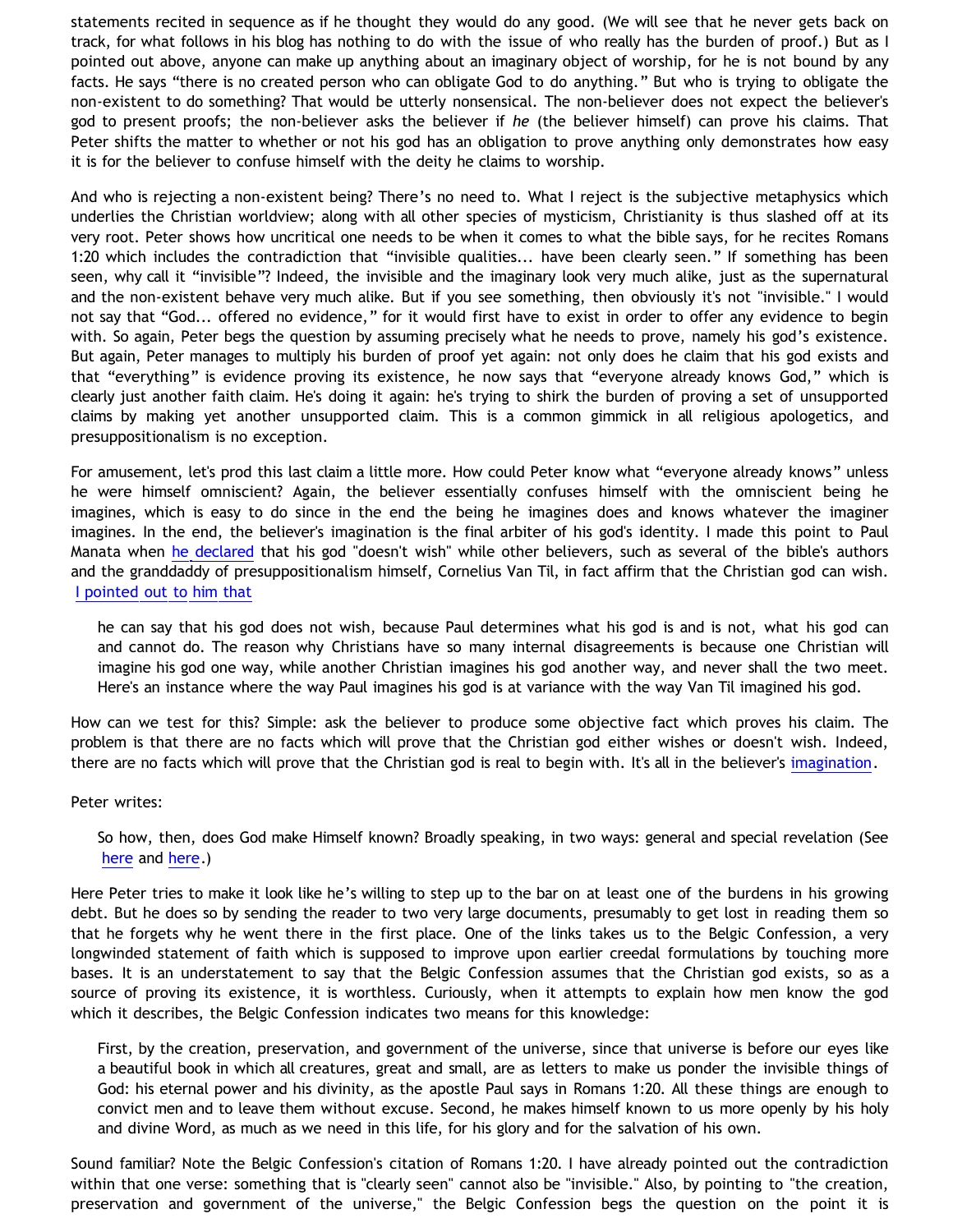attempting to address, for this assumes as knowledge key points which it identifies as the means by which that knowledge is supposedly acquired. Besides, the "creation" of something is not a means by which knowledge is acquired in the first place. The first part of the Belgic Confession's answer to how men can have knowledge of its god fails to address that question completely. This is an epistemological question, but the Confession gives no epistemology here. Indeed, by comparing the universe to a book, the Confession simply confirms the [cartoon](http://www.strongatheism.net/library/atheology/cartoon_universe_of_theism/) [universe](http://www.strongatheism.net/library/atheology/cartoon_universe_of_theism/) basis of theistic metaphysics. Many Christian apologists have denied the cartoon universe heritage of their worldview, and yet their confessions wholly and unflinchingly embrace it. The essence of so-called 'general revelation' is that the universe is analogous to a cartoon as such, that the Christian god is a master cartoonist, and that human beings are simply characters in a cartoon. This is the Belgic Confession's first answer to how men know its god.

But what of the second answer to this question? The Belgic Confession appeals directly to the contents of a storybook as the means by which men know its god's intentions and holy "plan." So while, according to the storybook itself, [Saul of Tarsus](http://bahnsenburner.blogspot.com/2007/06/problem-of-saul.html) was blessed with a personal visitation by the post-resurrected Jesus, the rest of us have to pull a book from a shelf and rely on our imaginations. The vicious circularity involved in this approach to adopting and shaping one's view of the world and history gorges itself by swallowing the believer's mind into a cyclone of cognitive destruction.

Now it is important to notice how both of the Belgic Confession's answers to how men know its god assumes the truth of what the believer ends up denying as a consequence of accepting its worldview, namely the Objectivist axioms and the primacy of existence. The believer assumes the truth of the primacy of existence, and with it the truth of the axioms which inform it, when he affirms that the Christian religion is *true*. For he is not supposing that it is true because he *wants* it to be true; he's saying it's true regardless of what he or anyone else might want to be the case. In other words, he assumes that facts obtain independent of conscious intentions. That's the primacy of existence in a nutshell. But now look at the content of what is being claimed: that a conscious being created the universe by an act of will, and by acts of will it preserves the universe and governs what takes place within it. In other words, the content of the Christian view of the world assumes the primacy of consciousness: that actions of consciousness hold metaphysical primacy over all objects, including any fact which might be said to obtain in reality. On the Christian view, whatever is factual in the universe, is factual only because the Christian god *chose* for it to be factual. Facts, on this view, depend on conscious intentions. But this contradicts the assumption made when this view is said to be *true*. So the Christian worldview reduces to an explicitly duplicitous and self-contradicting basis: it requires the believer to both assume and deny the primacy of existence. This fundamental contradiction is camouflaged by an enormous quantity of doctrinal affirmations which are intended to keep the believer's attention occupied so that its faulty basis remains hidden.

The test for this? Ask the believer to explain how Christianity addresses the issue of metaphysical primacy. If he at all tries to address this question, ask for his sources, and see how consistently his worldview adheres to the basic principle he espouses. If my experience is any indication, it is highly unlikely that the believer will even take a shot at it - there's simply too much at stake, for he has a confessional investment to protect.

Now let's see if what Peter says in the following explains how the god of Christianity makes itself known to men.

Peter writes:

God is known immediately, by direct apprehension, in the entire created order, including our own selves. This is called general revelation. From the stars of heavens to the trees of the forest to the genetic make-up of creatures, God's power, sovereignty, and goodness are clearly and unavoidably known. But because sin entered the picture, God also, in His mercy, made and makes Himself redemptively known. Through miracles, theophanies, direct word, the prophets, etc. God revealed Himself, His will for our lives, and His plan of redemption for His people. This was most perfectly revealed in Jesus Christ. Though these events are in the past, many of them have been recorded in Scripture (itself a redemptive event) which, by God's grace, is now readily available.

The only things that I "know... immediately, by direct apprehension," are the things that I perceive with my senses. The Christian god is said to be invisible, so on Christianity's own terms I certainly cannot see it. Is it accessible to my other senses? For instance, can I feel the Christian god brushing up against my skin? What would that feel like? Can I smell the Christian god? What does the Christian god smell like? Can I taste it? What does it taste like? Can I hear its voice? Many people claim to hear voices in their heads. But how would we know that it is the Christian god's voice we're hearing, and not the voice of, say, the god Neptune, or Iletus, or Odin, or Geusha? Or, perhaps we're imagining it? Immediately we see Peter's claim that we have "direct apprehension" of the Christian god start to crumble.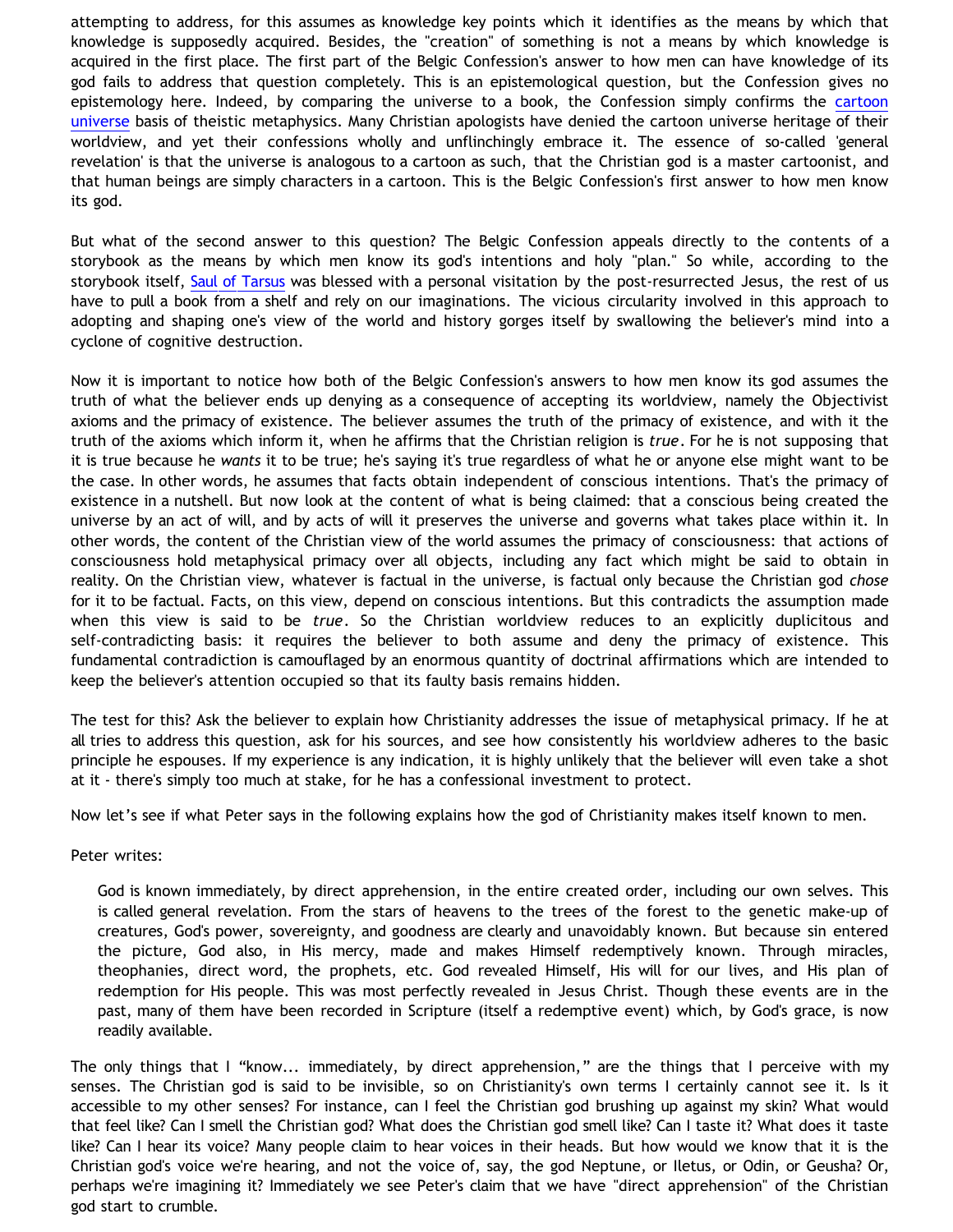Moreover, the Christian god is said to be supernatural, infinite, immaterial, imperceptible, incorruptible, perfect, immeasurable, and otherworldly. But the things which I directly apprehend are natural (or manmade), finite, material, perceptible, corruptible, imperfect, measurable, this-worldly things that exist independent of consciousness. So what I "know... immediately, by direct apprehension" could not – even on Christianity's own terms – be the Christian god. Also, the nature of the things that I apprehend directly as natural or manmade, finite, material, perceptible, corruptible, imperfect, measurable and this-worldly things, indicates that it would be quite a stretch, to say the least, to consider them 'evidence' of a supernatural, infinite, immaterial, imperceptible, incorruptible, perfect, immeasurable and otherworldly thing. This would require us to accept as evidence of the Christian god things which fundamentally contradict it. Furthermore, the fact that the things that I "know... immediately, by direct apprehension" exist and are what they are independent of consciousness, only confirms that existence does not find its source in a form of consciousness. So on two fundamental counts, we have good reason to suppose that the Christian is either painfully mistaken or simply lying when he claims that his "God is known immediately, by direct apprehension." Couple this with the fact that the believer proposes no objective method for reliably distinguishing between what he calls "God" and what he may merely be imagining, and we have good reason to suppose that his god-belief is quite simply false.

But should we attempt to entertain this notion of having awareness of a supernatural being even by inference from what we "know... immediately, by direct apprehension," we encounter other problems. For instance, if we suppose that behind "the stars of heavens to the trees of the forest to the genetic make-up of [biological organisms]," there exists a form of consciousness which is responsible for it all, how could we identify it? It is not until relatively recently in human history that we have been able to discover moons orbiting distant planets, and these exist within our very solar system. But the consciousness allegedly responsible for having created them and everything else in the universe is said to originate from beyond the universe. So how could we know that this consciousness is identical to the god of Reformed Christianity, and not Geusha, Zalbitralca, Avalokitesvara, Hu, Mozga'ebatel', or some other supernatural candidate? How could we rule these other gods out and not the god of Christianity at the same time, unless it were in the end a matter of preference (as we would expect to be the case if all of them, including the Christian god, were imaginary)? For instance, when I look at the stars and begin to imagine a supernatural consciousness behind their existence (and Christians indicate no alternative to imagining as a way to "apprehend" their god), why would I imagine that this supernatural consciousness had a son? Why not a daughter instead of a son? Why any offspring to begin with? See, that's the trouble with this course of apologetic rambling: there's no necessary reason to suppose that any supernatural consciousness inferred from the "evidences " Peter lists would be the Christian god as opposed to some other god. That's because: god-belief constitutes a complete departure from the principle of objectivity, for it's not *facts* which drive theism's conclusions, it's the imaginative contents of a storybook which does this. Without facts, there is no objective content to inform a logical inference. You'll notice that, in the bible, it is not facts which we discover in the world which lead up to the incarnation of Jesus, but a series of stories – "events... in the past," as Peter puts it – essentially no different from any other fictional account. The problem for the Christian is that he can give no objective reasons for supposing that the stories found in the New Testament, for instance, are anything other than fiction.

As for a will for my life, I already have one, thank you. Specifically, it is my own will, and my choice is to live and enjoy my life, regardless of who disapproves (for it is in my *self* that I live, move and have my being). How do I know this? Simple: by reason.

Peter writes:

It's also necessary to remind ourselves that mankind is created in God's image. As such, man is created and constituted by God in such a way as to recognize His "signature" and "voice" in all creation and in Scripture.

So, human beings, which are created, material, non-divine, non-supernatural, biological, corporeal, non-invisible, finite, mutable, mortal, non-eternal, non-infallible, non-omniscient, non-omnipotent, non-omnipresent, imperfect, corruptible, prone to sin, and destructible, were created in the image of a being that is uncreated, immaterial, divine, supernatural, non-biological, incorporeal, invisible, infinite, immutable, immortal, eternal, infallible, omniscient, omnipotent, omnipresent, perfect, incorruptible, incapable of sin, and indestructible? How do you figure? On every fundamental point, man is that which the Christian god is said not to be.

According to the bible, the Christian god is said to be "a spirit" (cf. John 4:24) and "a spirit hath not flesh and bones" (Luke 24:39). But human beings have flesh and bones, so they could not be spirits on the bible's own definitions, and yet we were supposedly created "in the image" of a spirit which "hath not flesh and bones"? Our identities are genetically tied to DNA, but what Christian thinks this is the case for his god? To put it mildly, we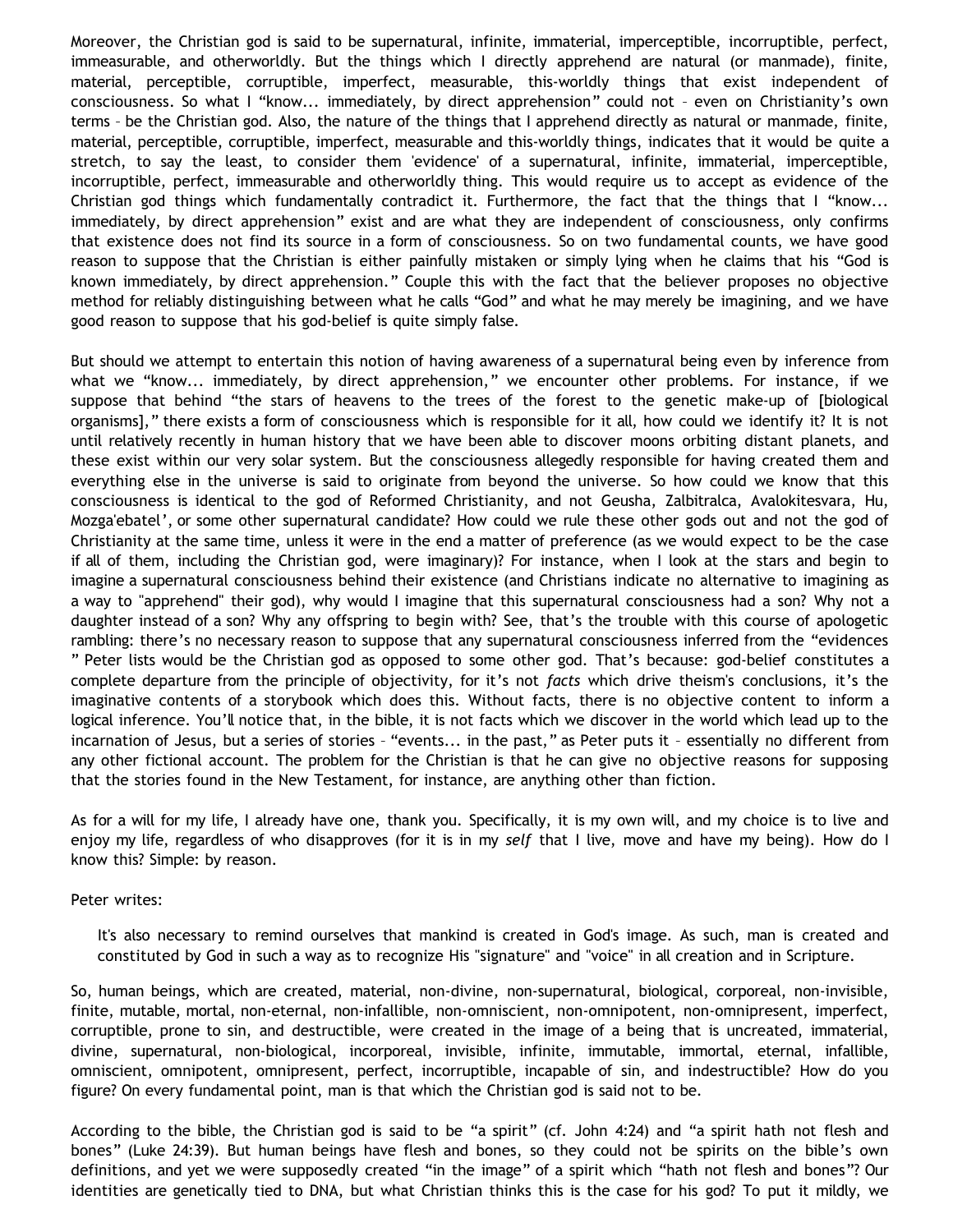resemble bears, elk and trout for more than the supernatural deity of the bible.

Even epistemologically, there are fundamental differences. Man possesses his knowledge in the form of concepts. But, [as I have already shown](http://bahnsenburner.blogspot.com/2007/04/would-omniscient-mind-have-knowledge-in.html), the Christian god - on account of its alleged omniscience - would not possess its knowledge in the form of concepts. Man is not omniscient, nor is he infallible. So he needs a guide to acquiring and validating knowledge. That guide is called *reason*, and it is the faculty by which he identifies and integrates what he perceives. An omniscient and infallible being would have no need for reason, for it would already know everything – it wouldn't need to acquire and validate new knowledge, for there could be no new knowledge for it to acquire and validate. This means that there is something man can do that the Christian god could not do: man can learn, while the Christian god cannot. And yet man, who must learn in order to exist, is created in the image of a being that cannot learn?

Moreover, there could be no resemblance between man and the Christian god in terms of morality. Morality is a code of values which guides one's choices and actions. Man needs morality because he faces a fundamental alternative: to live or die. It is because he faces this alternative that he needs values in the first place. Indeed, it is because man is *not* immortal and indestructible, like the Christian god is supposed to be, that values have any relevance to his existence in the first place. Also, since man not only needs to act in order to live, but also does not automatically already know what constitutes a value to his life or the actions by which he will acquire those values which his life needs, he needs a code of values - a hierarchy of value importance - by which his values and the actions required to achieve them can be identified. However, none of this could apply in the case of the Christian god. The Christian god is said to be eternal, immortal and indestructible, needing nothing, absolutely perfectly complete in every sense (to "comprehend" this, just set your imagination to maximum). So unlike man, the Christian god would not need to act in order to exist; its existence would be guaranteed, even if it chose to do nothing but remain idle for all eternity. Indeed, why wouldn't it just remain idle for all eternity, since it would have no needs to satisfy? It certainly would have no objective basis for valuing one thing over another, so consequently it would have no objective basis choose one course of action over another. Any choice it would make, regardless of what that choice might be, would be purely arbitrary in the fullest sense of the term. So far from the Christian god serving as some kind of basis or standard of morality for man (a claim that could only indicate how little Christians understand about morality and why man needs it in the first place), morality would be completely useless and irrelevant to such a being.

On every essential, then, from man's nature, to his epistemology and capacity for morality, man is the diametric opposite of the thing Christians describe as their god. The slogan that man was "created in the image of God" only tells us that those who affirm it as truth have failed to integrate what they should know about man and what they claim in their theistic affirmations on anything approaching a rational level. The more one examines it, the more certain the conclusion that the notion of 'God' as the Christians understand it, was created ultimately in the image of man. As Rand succinctly put it,

It is an isolation of actual characteristics of man [e.g., consciousness capable of thought, judgment, emotions, volition, memory, wishing, etc.] combined with the projection of impossible, irrational characteristics which do not arise from reality – such as omnipotence and omniscience. (ITOE, p. 148)

The evidence, then, points to the opposite conclusion, namely that the Christian worldview has it reversed. The idea of 'god' was created on the basis of certain characteristics belonging to man, amplified beyond their contextual limits (by setting one's imagination on maximum) and "combined with the projection of impossible, irrational characteristics" which find their basis in man's imagination, not in reality. So the claim that "mankind is created in God's image" is a demonstrably false premise. Therefore, anything concluded on the basis of this false premise must also be false.

Peter writes:

In the Christian worldview, man is no 'tabula rasa'. When people look around at the universe or at themselves, or when they are reading Scripture, they know they are beholding their Creator.

The denial of *tabula rasa* as the initial condition of his consciousness, only earmarks one's position as initially out of line with the facts of reality. This does not bode well for any conclusions one seeks to draw from such pronouncements. However, it is not surprising to find Christians denying *tabula rasa*. It is necessary for Christians to deny *tabula rasa* as man's beginning condition, for they want to claim that knowledge of their god is *a priori* or *innate*. They have to do this, because they know that they cannot infer the existence of their god from facts which we find in the world. So instead of ditching the notion of a god, they ditch the nature of man's mind, and with it all legitimate knowledge in sum. Thus they dichotomize at this point, affirming knowledge of an *a priori*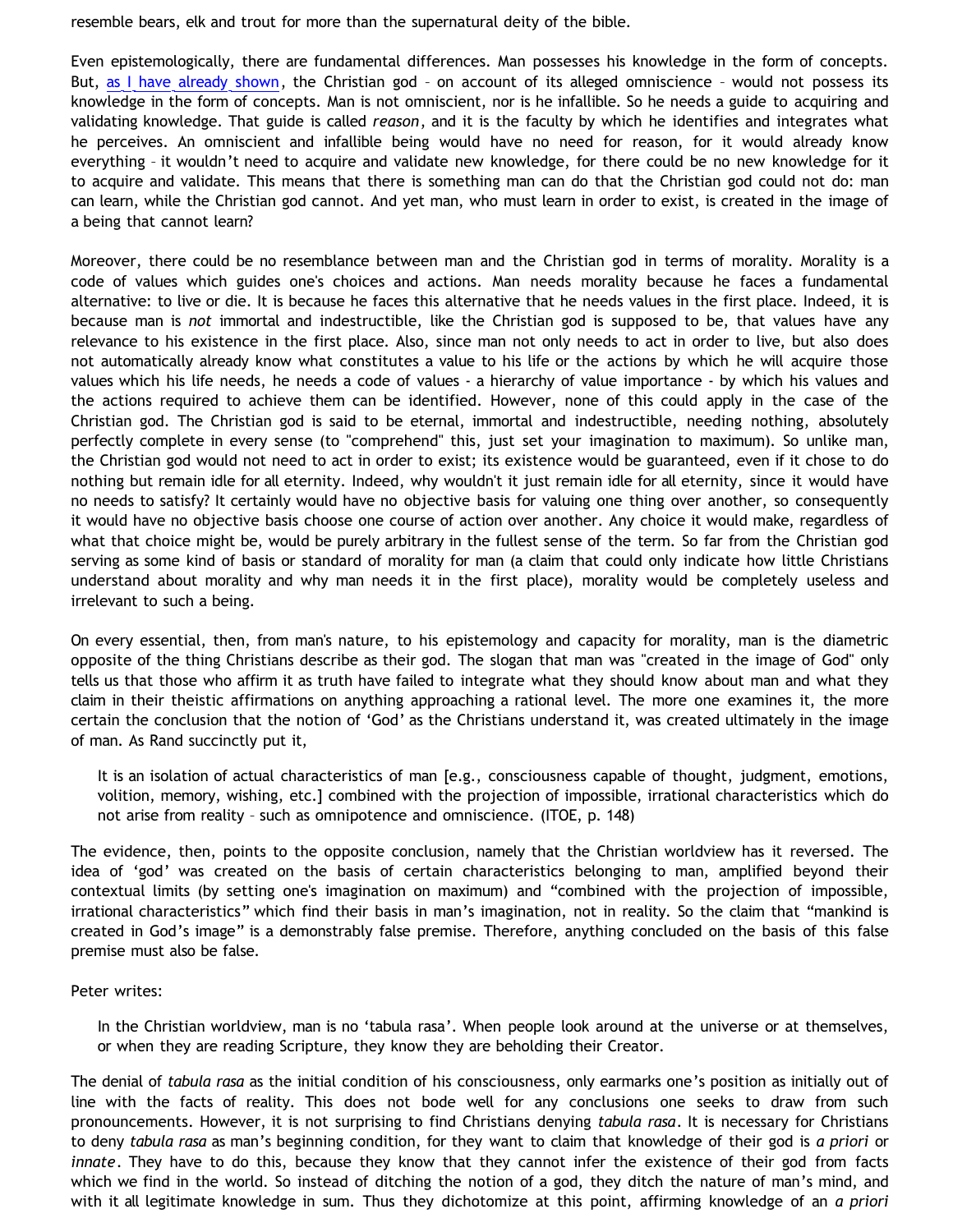nature as well as knowledge of an *a posteriori* nature, so that they can have access to the legitimate knowledge they need as human beings to live in the non-cartoon universe of atheism. Thus they show how necessary it is to borrow from a worldview which contradicts their own even just to live. For without doing so, they will wind up like Jesus: willingly embracing a premature death.

Notice, too, that, once one accepts as valid the notion of innate knowledge, one could claim any arbitrary notion as truth. The Lahu tribesmen could, like the Christian, claim that their knowledge of Geusha is *a priori*, denying *tabula rasa* and affirming their religious views on the claim to have been 'created' with this 'knowledge' already in their heads. If the Christian can claim this about his knowledge of the Christian god, why can't the Lahu tribesmen make the same kind of claim about their knowledge of Geusha? If the arbitrary is valid for one religion, why would it be invalid for a rival religion?

## Peter writes:

Thus, in the Christian worldview, God's meets His own self-obligation to make Himself clearly known to everyone. Not everyone knows God unto salvation, yet no one has an excuse for rejecting God. All men know God but many reject Him because they 'suppress the truth by their wickedness'. According to Christianity, therefore, the burden of proof has been met beyond reproach by God Himself. The demands of the unbeliever for evidence are based upon his supression of the truth in his wickedness. This does not mean we shouldn't discuss and debate these things with unbelievers, but it does mean that we need to remember that God is God, not us. He validates Himself. Man is not the judge of God to see whether He exists.

Statements like this show the futility of presuppositionalism in producing any proof whatsoever for the existence of the Christian god. Peter makes it clear that a circular (i.e., fallacious) argument is the best we can expect from presuppositionalists when he says "in the Christian worldview, God... meets His own self-obligation to make Himself clearly known to everyone." In other words, if you first accept the Christian worldview, then you'll accept the claim that its god has done what it needed to do "to make Himself clearly known to everyone." But if one had already accepted the Christian worldview, he would already believe that the Christian god exists, and thus would have no further need for proof (unless of course he in fact really didn't believe, but didn't want to admit this to himself or anyone else).

But what about those who are not "in the Christian worldview," who want to know why anyone would accept it as truth to begin with? This is the area where presuppositionalism is weakest as a type of apologetics. It is most likely well suited to those who are eager to convince themselves that they are right when they claim that a god exists, or to temporarily chase off salvation doubt. But as a recruiting device, presuppositionalism is too laden with disclaimers, spring-loaded dichotomies, evasive ploys and dearth of positive arguments for its fundamentals to do much good. At most, apologists who make use of presuppositionalism can only hope that non-believers who encounter it will be overwhelmed with its aggressive offensiveness, predatory bluffing and rhetorical gimmickry, and consequently bamboozled by its piping hot bullshit.

But also note that the apologist gives us what anyone trying to defend belief in an imaginary being could say about the being he imagines. Simple parody is enough to show this. For instance:

*In the Flabbergastian worldview, Flabbergast meets Her own self-obligation to make Herself clearly known to everyone. Not everyone knows Flabbergast unto flabbergation, yet no one has an excuse for rejecting Flabbergast. All men know Flabbergast but many reject Her because they 'suppress the truth by their anti-flabbergastianism'. According to Flabbergastianity, therefore, the burden of proof has been met beyond reproach by Flabbergast Herself. The demands of the unbeliever for evidence are based upon his suppression of the truth in his anti-flabbergastianism. This does not mean we shouldn't discuss and debate these things with uneblievers, but it does mean that we need to remember that Flabbergast is Flabbergast, not us. She validates Herself. Man is not the judge of Flabbergast to see whether She exists.*

How does the Flabbergastian know all this? Well, because Flabbergast has put this knowledge into her head of course! In fact, everyone "just knows" this, just as the Flabbergastian does, only many people reject Flabbergast because of their anti-flabbergastianism.

This is on the same level as the Freudian insinuation that all women suffer from penis envy. How do you prove that they suffer from penis envy? Why, women prove it by virtue of the fact that they're women. Their denial of wanting a penis only confirms that they in fact do suffer from penis envy. It's utterly unprovable, unfalsifiable, easily parodied, completely baseless and could be claimed about any invisible magic being one sets up as an object of worship.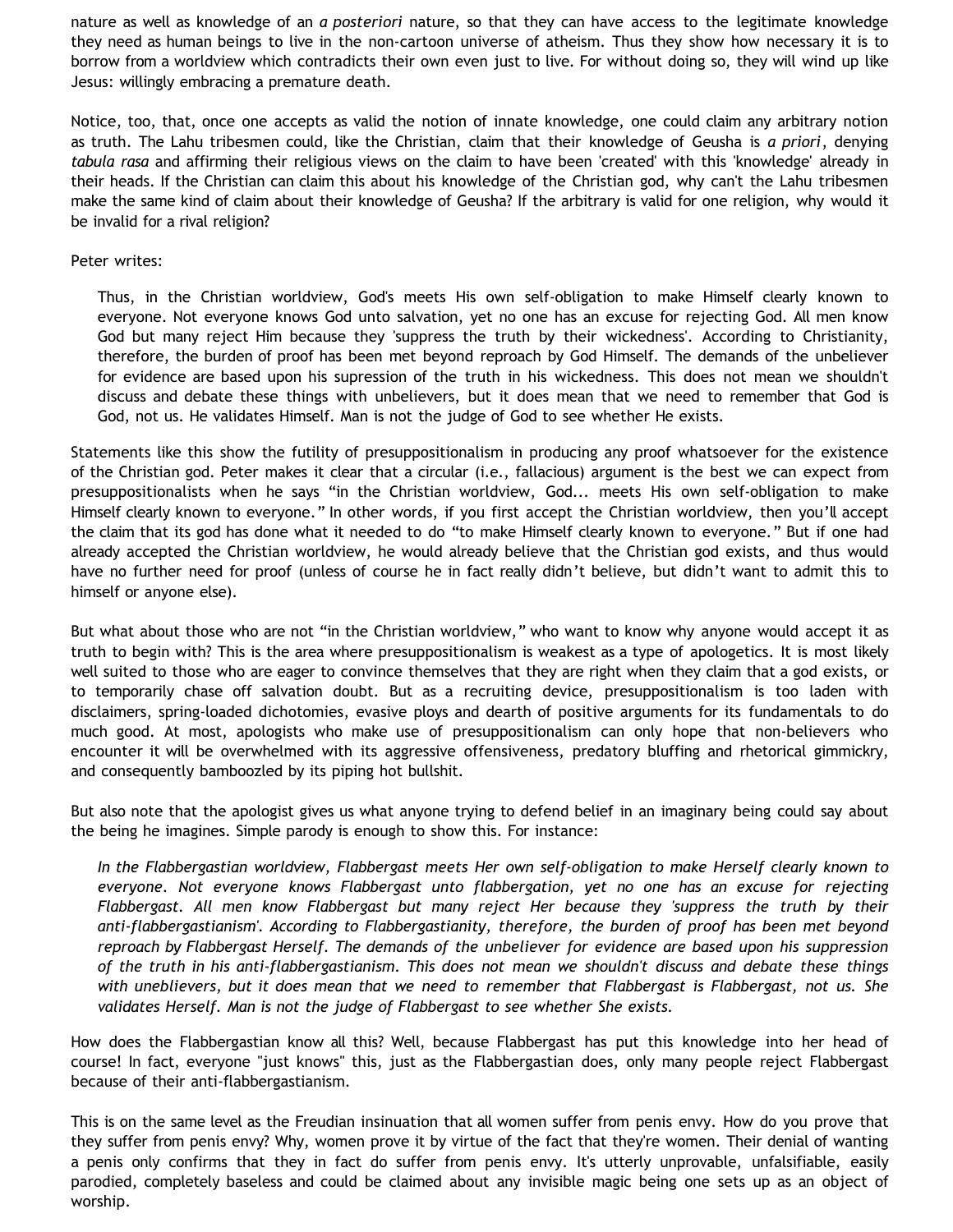### Peter writes:

We should appeal to the unbeliever's suppressed knowledge of God.

Likewise, the Flabbergastian should appeal to the unbeliever's suppressed knowledge of Flabbergast. Why doesn't the believer instead deal with the issue of metaphysical primacy, examine his own interaction with the world to see which version of metaphysical primacy he assumes when affirms a truth, reaches for a glass of water, or balances his checkbook? Does he believe that consciousness holds metaphysical primacy over the objects of his consciousness, or does he recognize that the objects hold metaphysical primacy over his consciousness? I wager that the believer will not investigate this issue because he senses that his professed worldview will not be sustainable once he does.

#### Peter writes:

I plan to do this in the next post when I reduce atheism to absurdity by showing that the atheist cannot make sense of the very idea of proof itself, and that the idea of proof and the burden of proof only make sense when reasoned about according the Christian worldview. I think I'd like to move on to other topics soon, so I'm going to try and do that in one post.

This is something I would really like to see. But just consider what Peter is saying (or parroting from some apologetics book). He says he's going to "reduce atheism to absurdity." We must ask: what is atheism? Break it down: the root word is 'theos' which means 'god'; -ism signifies belief system; a- means "not" or "without". Thus while 'theism' is *god-belief*, 'atheism' is *absence of god-belief*. So Peter says he's going to "reduce" the absence of god-belief to "absurdity." Now what could possibly be absurd according to someone who believes in the absurdity of invisible magic beings, miracles, divine revelations, etc.? For instance, would Peter consider it "absurd" if someone told him that he witnessed a group of rocks in the desert holding a conversation together? Well, according to the Christian worldview, the Christian god could make talking rocks. Bahnsen himself rhetorically asked of his god, "He could even make the stones cry out, couldn't He?" (*Always Ready*, pp. 109-110). In fact, how would the believer know that his god doesn't have a whole planet full of talking rocks revolving some star in our galaxy or somewhere else in the universe? This just underscores the problem with Christianity and the presuppositionalist ambition of reducing rival worldviews to "absurdity": the concept 'absurdity' would be meaningless in the cartoon universe of theism. So here the presuppositionalist gives us a prime example of conceptually borrowing from the non-cartoon universe of atheism in order to denigrate atheism.

But the presuppositionalist still may wonder how I as an atheist "make sense of the very idea of proof itself." I can assure you, it's not by asserting the existence of an invisible magic being. First, we need to understand what we mean by 'proof'. We won't find this information in the pages of the bible, so I'll give my own rendition: proof is the conceptual process of identifying the logical relationship between that which is *not* perceptually self-evident and that which *is* perceptually self-evident. This is a conceptual process because it makes use of logical principles, and logical principles are conceptual in nature. A principle is a general (i.e., open-ended) truth upon which other truths logically depend. In other words, universality is a property of concepts, and the universality of logic derives from its conceptual nature. Man is born not knowing anything, so he must learn by identifying and integrating what he encounters perceptually by means of a conceptual process. But this is not an infallible process, so he needs a guide which enables him to adhere his knowledge to reality - that is, to preserve the logical integrity of his knowledge which what he perceives. Proof is one way to do this. It is by proof that a thinker can assure that the identifications he makes about what he perceives are in fact hierarchically consistent with what he perceives and with other truths which he has validated. This is all in keeping with the primacy of existence principle, which is the recognition that the objects one perceives are what they are independent of the subject's intensional operations (e.g., awareness of them, wishing, hopes, emotions, cognitive errors, etc.).

Now consider: how can one make sense of proof on the metaphysical basis assumed by Christianity? At minimum, proof requires consistent as well as stable reference to facts; it requires the facts we discover in the world to be *reliable*. A non-theistic worldview is compatible with this requirement if it adheres to the primacy of existence, for upon the primacy of existence facts obtain as they are independent of consciousness – that is, there's no invisible magic being that can mess with the facts. So the facts we discover in the non-cartoon universe of atheism are in fact reliable, since there's no supernatural consciousness which could come along and magically revise them at will. But on the Christian worldview, facts can change for no objective reason whatsoever. Van Til makes this very clear: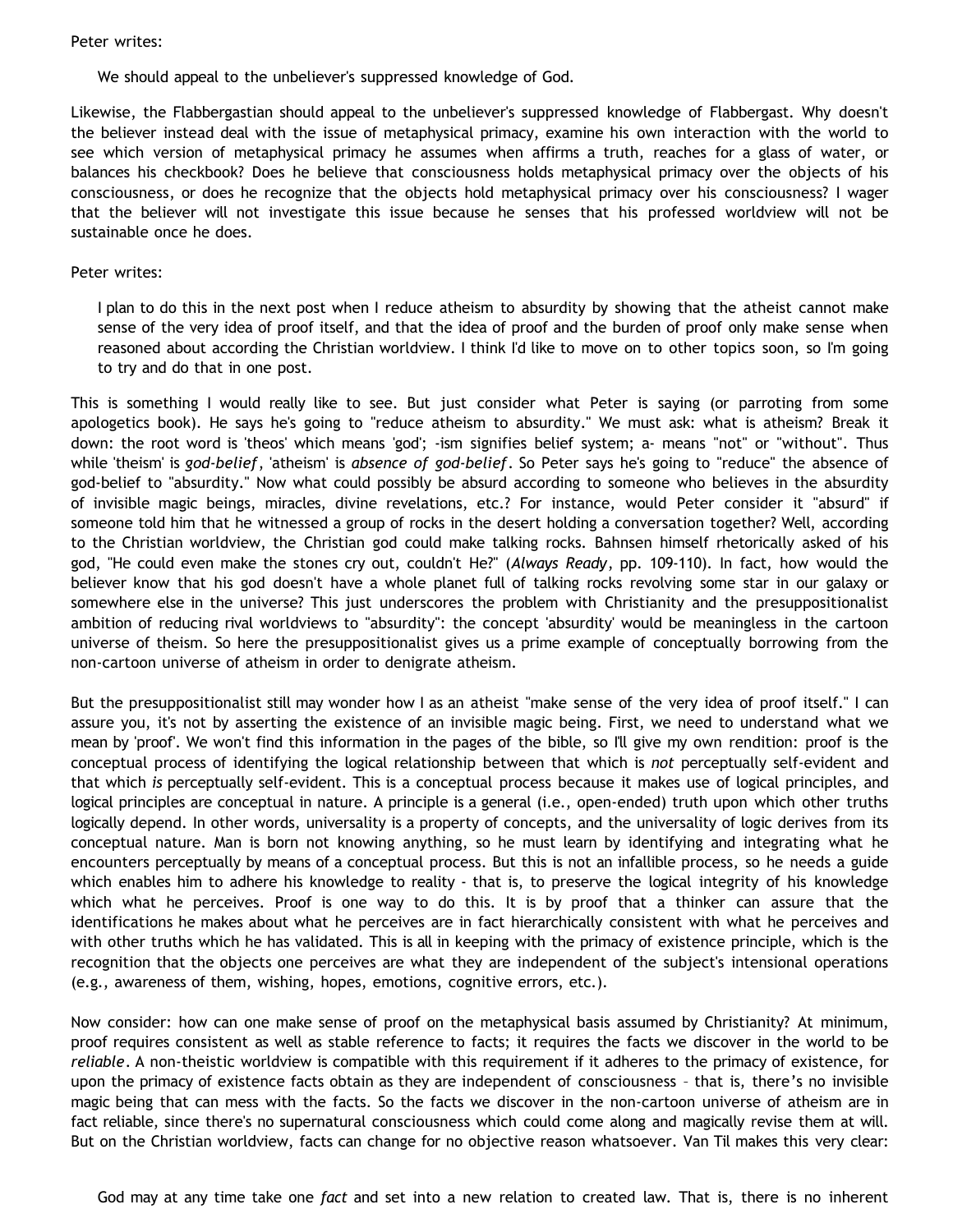reason in the facts or laws themselves why this should not be done. It is this sort of conception of the relation of facts and laws, of the temporal one and many, imbedded as it is in that idea of God in which we profess to believe, that we need in order to make room for miracles. And miracles are at the heart of the Christian position. (*The Defense of the Faith*, p. 27)

This can only mean that facts are neither stable nor consistent. Which could only mean: the facts we discover could not be reliable. At one moment, the pots are full of water, but at the next they are full of wine (cf. John 2:1-11). Why? Because on this view there exists a supernatural consciousness which can magically turn the water into wine just like that, completely at will. No fruit and yeast mixture, fermentation and aging are needed. As Van Til says, " there is no inherent reason in the facts or laws themselves why this should not be done." Causality on this view has nothing to do with the natures of the objects involved, but has everything to do with the intentions of the supernatural consciousness which magically directs their movements, as a cartoonist directs the movements of the characters in his cartoons.

So logic is completely unhelpful on Christianity's own premises. You can look into the pots yourself and see that there's water in them. But moments later someone comes up to you and insists that they are now full of wine. You reply saying that you had just verified that they are full of water. No, says the other fellow, they're full of wine. That's not logical, you think, right? Well, you're assuming the non-cartoon universe of atheism at that point. On the Christian worldview, however, facts can change at the whim of the ruling consciousness, so logic will be of no avail in reliably identifying any state of affairs in the universe. To the degree that the believer relies on logic to identify facts, he is in fact borrowing from a worldview which fundamentally contradicts Christianity. At which point we can safely say: the Christian has conceded debate just by raising the issue of logic.

by Dawson Bethrick

Labels: [Burden of Proof](http://bahnsenburner.blogspot.com/search/label/Burden%20of%20Proof), [Presuppositional Gimmickry](http://bahnsenburner.blogspot.com/search/label/Presuppositional%20Gimmickry)

*posted by Bahnsen Burner at [6:00 AM](http://bahnsenburner.blogspot.com/2008/02/presuppositionalism-and-evasion-of_04.html)*

# **5 Comments:**

[M.](http://www.blogger.com/profile/16583885122726386549) said...

This entry, like the others before it, are absolutely superior.

This entire blog is a fantastic resource for the Reformed nonsense that I am surrounded with on a daily basis.

You have readers; keep up the good work - please.

[February 04, 2008 9:56 PM](http://bahnsenburner.blogspot.com/2008/02/6584347762073504978)

[klas\\_klazon](http://www.blogger.com/profile/05167919397164939103) said...

That dude Peter you quoted provided us readers with nothing more than unbacked assertions, clad in pompous language. Pathetic. I see it as an obligation to mock such people.

Oh, and by the way: great post.

[February 09, 2008 3:32 PM](http://bahnsenburner.blogspot.com/2008/02/3148712534304852163)

[kbrown45@hotmail.com](http://www.blogger.com/profile/04581136429971160522) said...

Outstanding work Dawson. You are to be congratulated. I especially like the last paragraph.

\*\*\* "On the Christian worldview, however, facts can change at the whim of the ruling consciousness, so logic will be of no avail in reliably identifying any state of affairs in the universe. To the degree that the believer relies on logic to identify facts, he is in fact borrowing from a worldview which fundamentally contradicts Christianity. At which point we can safely say: the Christian has conceded debate just by raising the issue of logic." \*\*\*

This pertinent idea is in my arsenal of argumentation against theism from hence forth. When the poor delusional xiantian invokes miracles as purported evidence, my counter appeal to the xiantian's assumption of a fixed reality